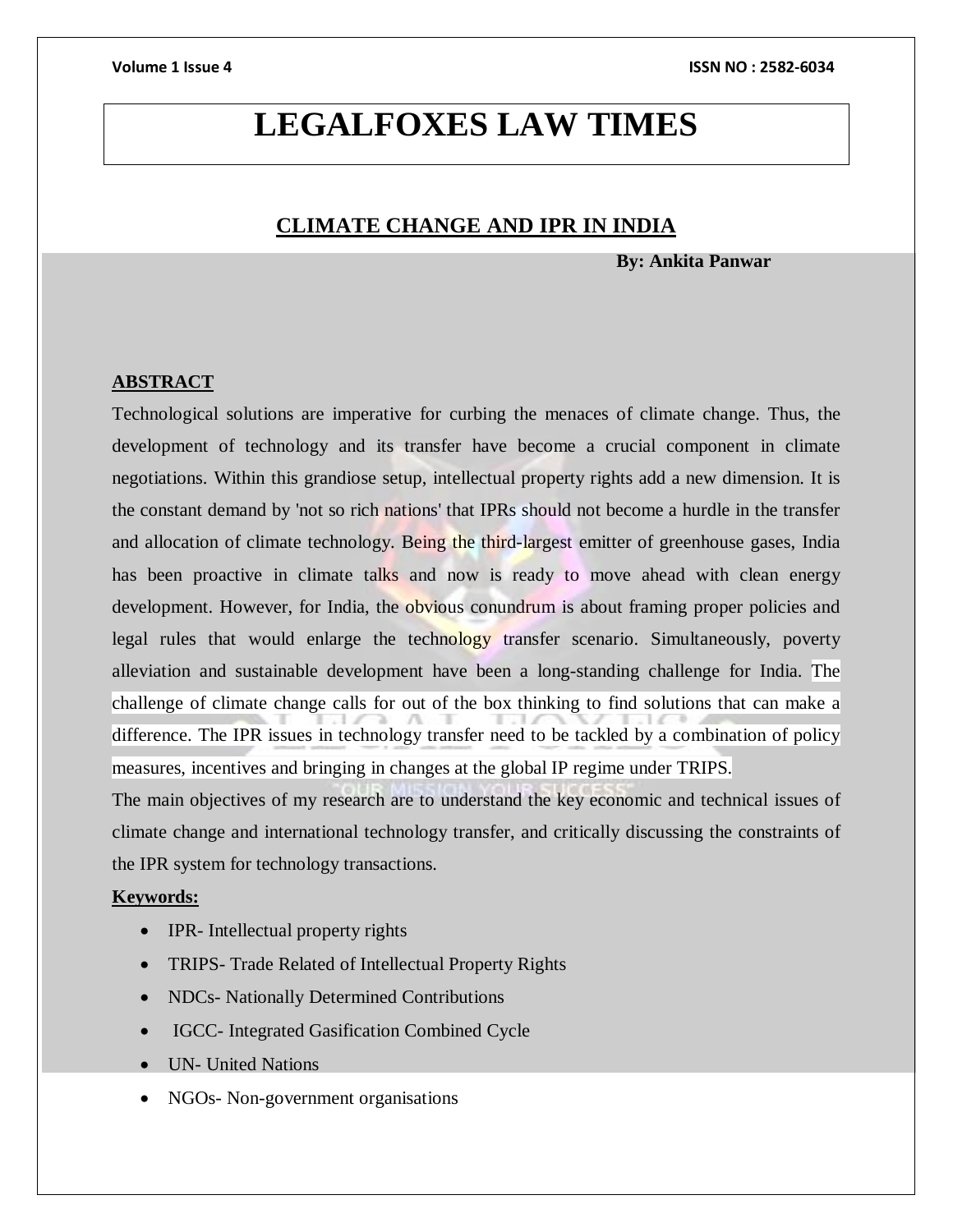- MNCs- Multinational Corporations
- WTO- World Trade Organization
- ACTA- Anti Counterfeiting Trade Agreement
- RTA- Regional Trade Agreement
- FTA- Foreign Trade Agreement
- European Union
- IPCC- UN Intergovernmental Panel on Climate Change
- FCCC- Framework Convention on Climate Change
- REDD+- Reducing emissions from deforestation and forest degradation in developing countries

# **1. Introduction**

Nature has accepted human intervention to accomplish the developmental and nutritional needs of mankind. Thus, better living requires technological advancement in every field. Advanced technology is needed to generate enough food, sufficient housing, enhanced health services, and other public services. These needs are fundamental and indispensable for human beings to lead a dignified life. In consequence of it, no state can overlook the needs and the means to accomplish the same for the welfare of human beings too. The apparatus to lug away these crucial requirements may differ among nations depending upon the respective technological strength. In the progression of achieving rapid growth, countries are turning oblivious to the over-utilisation of natural possessions which has caused irreparable damage to the environment. Climate change is a multifarious problem which the whole world is confronting. It is getting warm day by day which is quite unequivocal which has threatened human life. This has compelled the global leaders to address the problem on urgent basis which has no more become territory-specific. Hence, it requires a comprehensive perspective in meeting challenges arising from global warming. Technology transfer from industrially advanced countries to developing and least developing nations is estimated as a sustainable answer to the growing problem. This now should be judged upon from the perspective of trade between the two advanced and advancing nations. However, now these two categories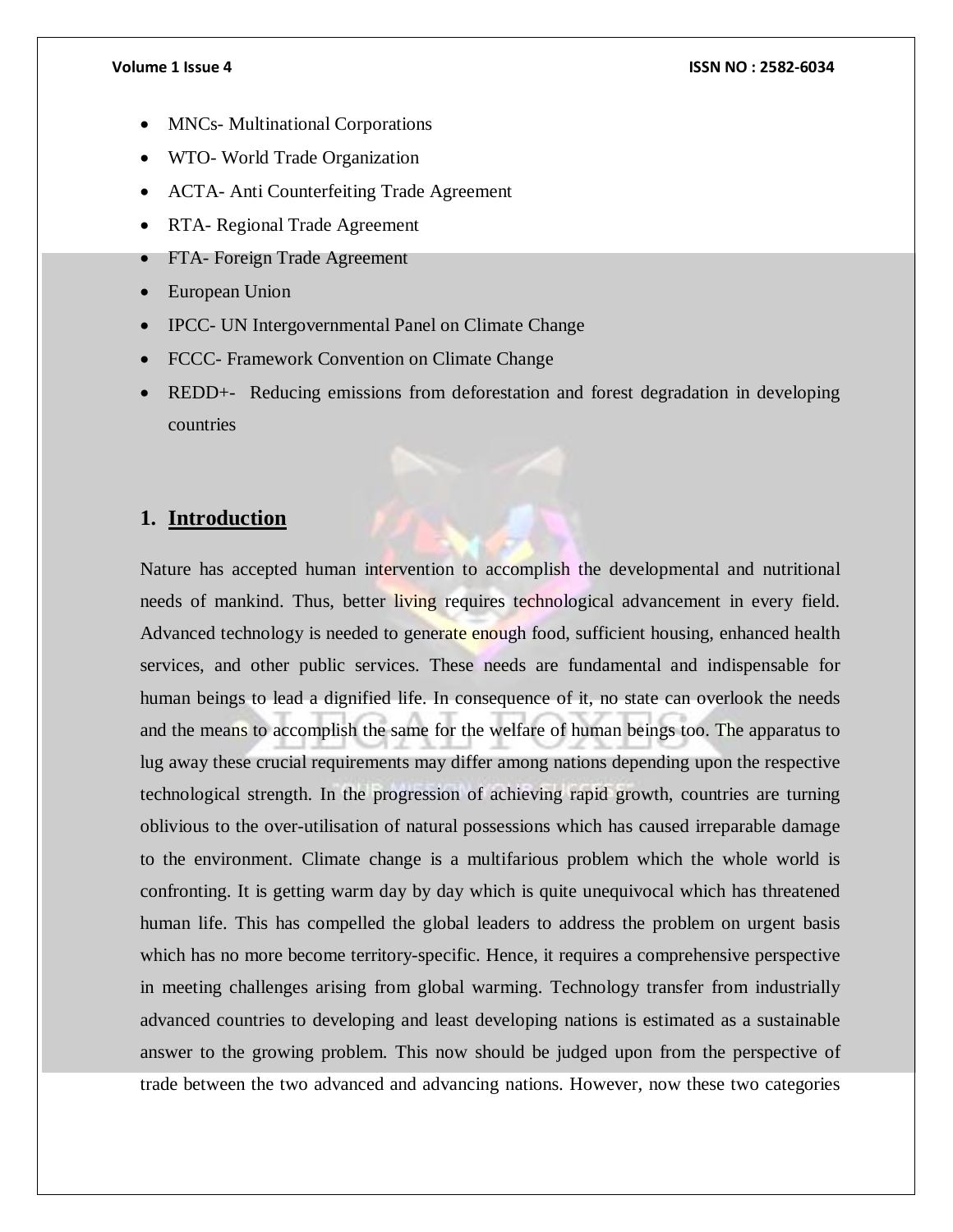#### **Volume 1 Issue 4 ISSN NO : 2582-6034**

of nations are working together to utilise polluted technology which ultimately contributes to the emission of greenhouse gases. Within this extravagant setup, the intellectual property rights (IPRs) add a new dimension. It is the invariable demand of 'not so rich nations' that IPR's should not become an obstacle for transfer and allocation of climate technology.

India which is the third-largest emitter of greenhouse gases hasbecome practical regarding climate talks andis ready to promote clean energy development. While the United States under President Donald Trump has shown disinclination towards the Paris Agreement, India has sensibly recommended its commitments going under the Paris Climate Agreement.<sup>1</sup> However, for India, the most evident challenge is framing proper policies and legal rules but also the implementation of such policies and rules in the 'right' framework is particularly crucial both in securing socio-economic rights of suffering (Mostly poor and marginalized) classes and selecting 'right' option (presumable decisions based on scientific and technological understanding). India does not have a very heartening record when it comes to implementing environmental policies and laws. There have been conflicts between judiciary and executives or legislatures on the environmental issues which have been a recurrent theme over the last few decades. However, such conflicts are fairly very common in many parts of the world and India, these disagreements gulch deeply in sociopolitical differences. Climate change and its mitigation cover a large number of complex set-ups within which institutions of the country have to react in time. There are assumptions also which are mystifying as technological perils, and its benefits must be measured with caution. Although, there has been a universal accord now that IPRs are the essential drivers for innovation, how the environment can be benefitted still is unclear. In India, the IP regime is cloaked by a 'classic paradox'. On one hand, they intend to inspire innovation and originality and on the other, 'they have themselvessafeguarded from innovation experimentation'<sup>2</sup>. Also, poverty alleviation and sustainable development have been long-standing challenges for India. An effective implementation of the Paris accord and climate change action plans, visualised sufficiently in the Nationally Determined Contributions (NDCs), involve enormous financial

 $\overline{a}$ 

<sup>1</sup> Re- generations would be an immoral and criminal act", https://www.nrdc.org/experts/india-leads-climateactiontrump-withdraws-paris (accessed on 26 September 2017).

 $2$  Basheer S, An IP policy with no innovation, The Hindu, 17 May 2016.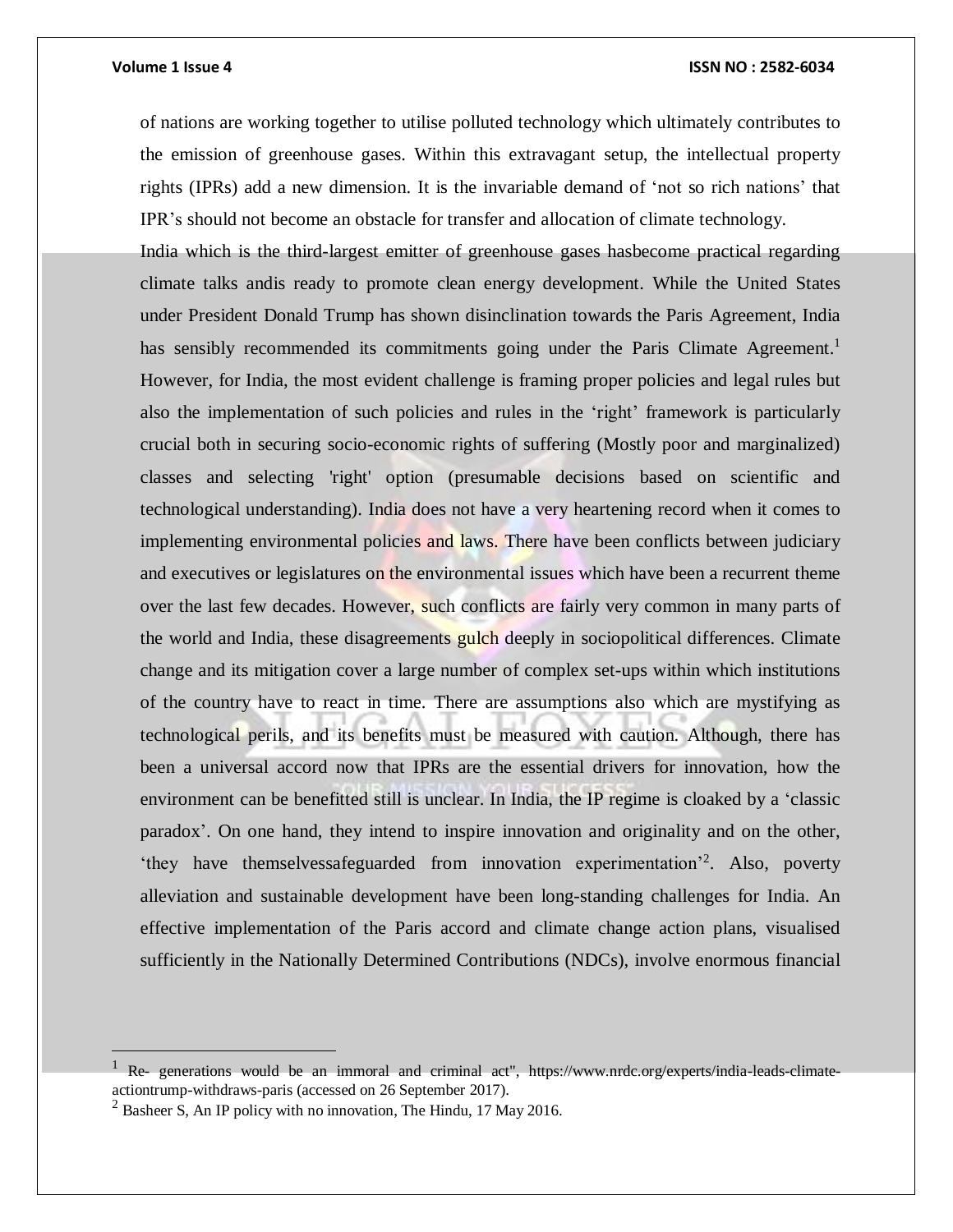$\overline{\phantom{a}}$ 

resource requirements.<sup>3</sup>Therefore, it has become important for India now to allocate its resources judiciously by not giving undue priority to any particular sector. This paper aims to assess India's constant desire, determination & enigma in mitigating climate change problem. As the country with its growing population is slowly but surely moving towards the point of no return, robust decision-making in terms of developing and disseminating climate-friendly technology is vital. It is certainly a very big challenge for India to strike an accurate balance between its IPR regime and its domestic and foreign trade policies for further enhancing the green technology transfer process.

# **2. Recognition of Climatic Change**

Across the world, there has been no method adopted to evaluate whether technology is climate-friendly or not. In general, technology which results in the reduction of 'greenhouse gases' emissions and helps in an increase in the power, effectiveness can be considered as climate-friendly technologies. Examples of such technologies are advanced and cleaner fossil-fuel technologies with carbon capture and storage, cleaner coal technologies such as Integrated Gasification Combined Cycle (IGCC) and pre-combustion technology, combined heat and power along with hydrogen cells and hybrid vehicles. The growing role of technology and innovation has been well recognised in the multilateral instruments on climate changes which quote that development, application and diffusion have become relevant to climate change, including the know-how, practices and processes. The Bali Action Plan of 2007 has acknowledged the role of Intellectual Property Rights (IPRs) in expansion and relocation of technologies in the perspective of climate change. This has also engrossed much consideration in the current journalism and deliberations on climate change from different reports and documents from the UN. The Report gives us a grim reality. According to the recent accounts, the global average water level rose by 20 cm as oceans extended because of warming and more ice melted. The sea ice extent in the Arctic has disappeared in every successive decade since 1979, with  $1.07 \times 106$  km<sup>2</sup> of ice loss per decade. The world's oceans will continue to be warm and ice will melt constantly. What is

<sup>&</sup>lt;sup>3</sup> Economic Survey 2016-17, Ministry of Finance, Department of Economic Affairs Economic Division, Government of India.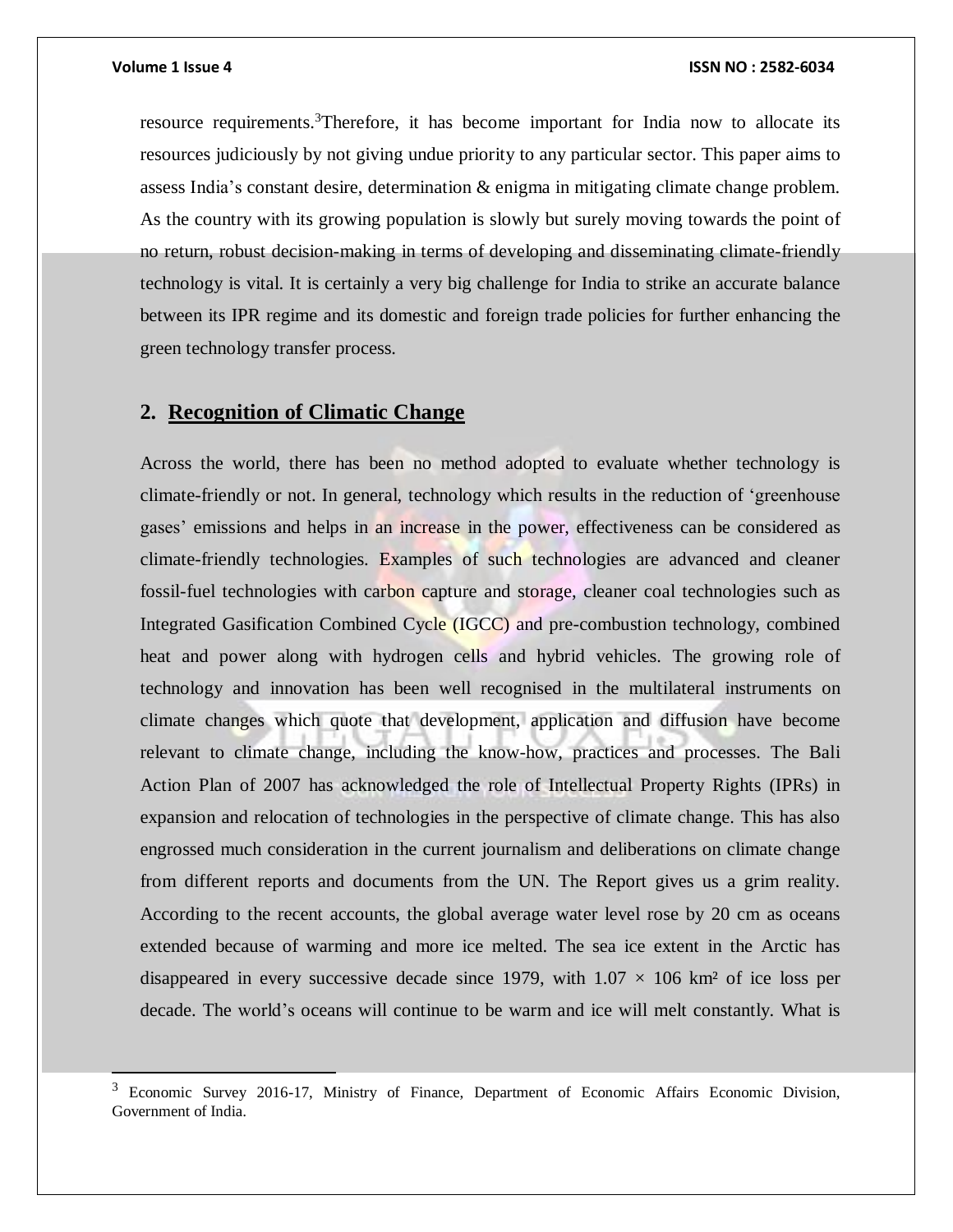$\overline{a}$ 

more disturbing to pay attention is to the fact, that most of these aspects of climate change will persist for many centuries, even if emissions are stopped.<sup>4</sup>

From a legal standpoint also climate change creates many intricate problems worldwide. Uncertainty prevails in terms of predicting how society will respond to the rising level of pollution in villages and cities. Political responses to larger public demand ideally should be balanced against the interests of the small group of short-sighted industrialists. Hence, the solutions for climate change amidst these complex set up are bound to be intricate and exploratory.

The climate change in India has already become a spectacle from students to scholars, NGOs to the governmental organisation and small business entities to large corporate giants, all embrace it in both hands. Many of these efforts, perhaps, again self-motivated but at least it is encouraging in a sense that now we are ready to talk about it (and for the environment) expressively and according to Jurgen Habermas for India most of the European green movement, namely, that it is ignited not 'by problems of distribution, but by concern for the grammar of forms of life.<sup>55</sup> In India, they are certainly not post-materialistic and knowingly, connected with intense livelihood issues and basic human rights. <sup>6</sup>In other words, it is entirely up to the discretion of the state to rationalise its preferential treatment given to one particular group. In the absence of proper justification, amidst stark inequality, the poor communities are always the sufferers.

# **3. Understanding hindrances in a nutshell**

Over several decades of climate talks, India has not only altered its position in the last few years but it has now begun to take a more vigorous role in determining the global climate scenario. What has helped India so far is its diversified market and human resources, but on the converse, there has also been a deficiency of insight and efforts to restrain domestic pollution. The government is persistently diluting the environmental norms which come in conflict with economic and industrial development. It is time for India to understand

<sup>&</sup>lt;sup>4</sup> IPCC Fifth Assessment Report, taken by the members of the IPCC at its 28th Session (09-10 April 2008, Budapest, Hungary), https://www.ipcc.ch/report/ar5/ (accessed on 21 September 2017)

<sup>5</sup> Guha R & Alier-Juan Martinez, Varieties of Environmentalism: Essays North and South, (Earthscan, UK), 1997, Reprinted in 2006, p. 21

<sup>&</sup>lt;sup>6</sup> Some of the landmark decisions of Indian judiciary include Rural Litigation & Entitlement Kendra v State of Uttar Pradesh, AIR 1985 SC 359; Olga Tellis v Bombay Municipal Corporation, AIR 1986 SC 180; Samatha v State of Andhra Pradesh, AIR 1997 SC 3297 etc.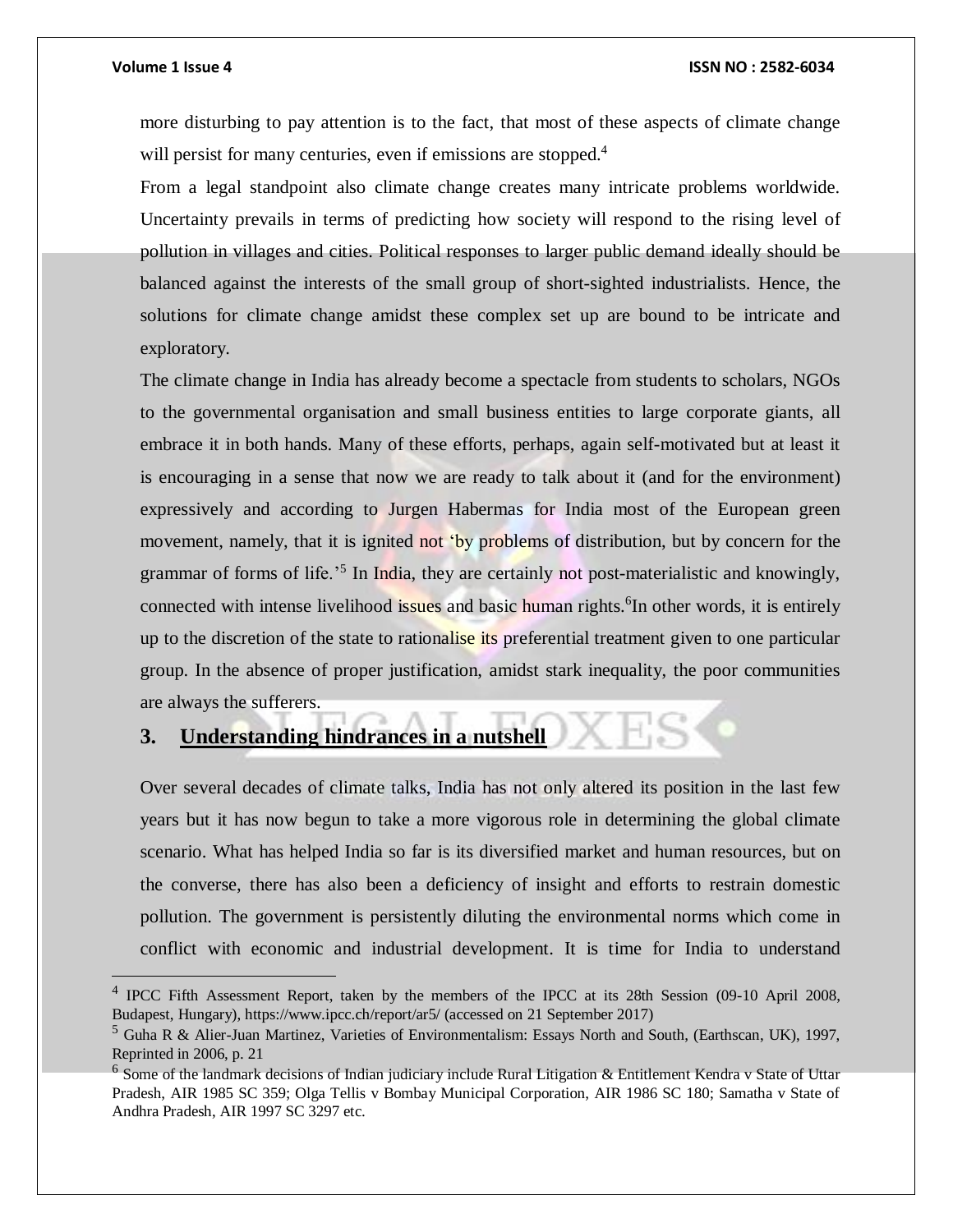$\overline{\phantom{a}}$ 

### **Volume 1 Issue 4 ISSN NO : 2582-6034**

'meaningfully' that climate change is an aggregate which requires the efforts of all for the public good. Thus, the need is to stand by one another to be successful. The problem with climate diplomacy and the reason it took so long to negotiate a global agreement, is that the motivation of countries to deal with climate change is collectively strong but individually weak.<sup>7</sup> Further, there seems to be a clear contradiction in international understanding as for a very long time their major focuses have been related to the sustainable development of the international community. Even with contradictory ideology, it has been quite well understood that conservation is the prerequisite for all forms of development. Therefore we can believe that conservation is a precondition for 'sustainable development', which ultimately connects the ecological concepts of carrying power with the trade and industry for the growth and development of the state. However, the development of climate technology which ideally should take place in real quick time includes lucrative commercial opportunities for the nation as well for MNCs. However such technology, when put in utilization may give green benefit to society. But neither of the stakeholders nowadays are ready to ponder over any timeline. This gets more complicated when we consider the socioeconomic dimension of the problem. Evidently, sustainable development includes socio-economic aspects. But how far such aspects can be counterbalanced by **business** strategies is unclear. This is particularly important for India as the protection of such rights historically had given by the judiciary in the presence of considerable legislative ignorance and executive indifference which have identified climate technologies as nothing but green resources. IPRs that interact with such technology has inevitably now become the part of the green resources which is the selfdriven motivation of IPR regime coupled with legitimate business interests stand is in direct conflict with a more equitable paradigm of green resource allocation. Since then there has been an enormous electricity demand in India as industries and communities grow and get connected to grids. Today, only a small number of homegrown companies are capable of developing the necessary in-house technologies and components for a finished environmental product. International configuration is, thus, obligatory for creating strong regional and global environmental goods supply chains to which India has by far opposed the

 $<sup>7</sup>$  Frame Dave and Matthews H. Damon, Keeping Global Warming to 1.5 Degrees: Hard, but Not Impossible</sup>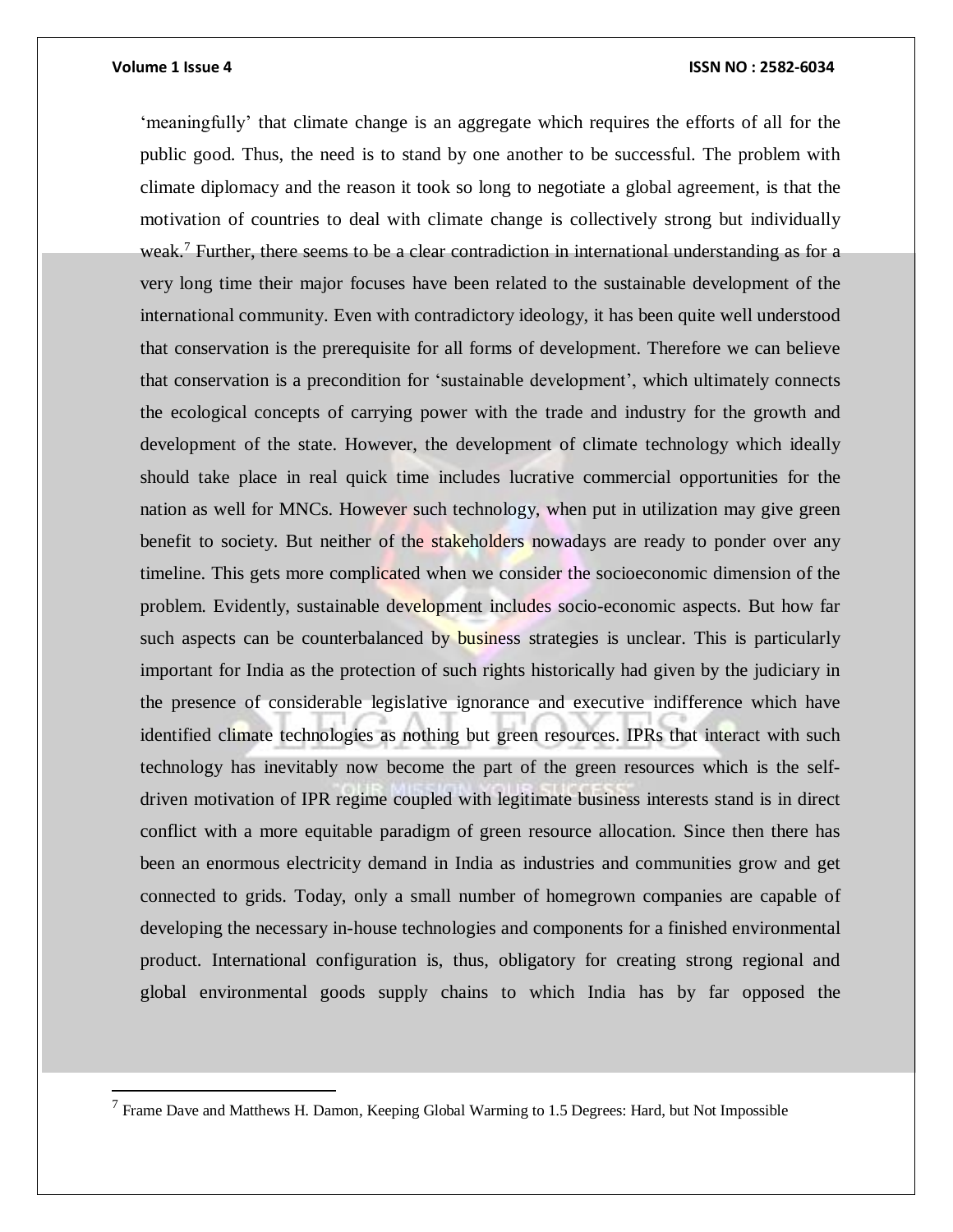$\overline{a}$ 

Environmental Goods Agreement<sup>8</sup>, dreading that this may be used by the developed countries as an innovative skill-restrictive measure. This conundrum is abundantly reflected in WTO Solar Dispute Case involving India and the US, where WTO ultimately ruled in favour of the US. It was particularly made clear that the developers were required to produce designated categories of solar cells and modules only in India. WTO found that India's measure was trading restrictive and discretionary.<sup>9</sup> The decision is certainly a questionable one. If we consider that India has a binding obligation as per the Paris Agreement to put forward NDCs, then it should have some flexibility in terms of determining its strategies. Paris Agreement leaves no uncertainty regarding the legal character of NDCs as its Parties can only submit NDCs in context to the alleviation of climate change<sup>10</sup> and mitigation process is certainly clothed with 'collective action flavour'. Thus, any appraisal for developing domestic market to fabricate clean energy has to be seen as a vital part of international initiatives which eventually makes it acquiescent to TRIPS compliance. Certainly, WTO was technically correct. Still, hindmost it becomes somewhat rigid to fall in line with WTO's rational, especially when we consider the ethical dimension of the climate change problem. Thus, reality can be thornier than theories. Patents may produce doles both in terms of investment and commercialization of resources.

# **4. Enforcement issues faced in India**

In India, IPR enforcement is subject to the provisions of the Code of Civil Procedure, the Indian Penal Code, and the Civil and Criminal Rules of Procedure. The Code of Civil Procedure provides for civil remedies and enforcement through civil courts. While penal remedies are provided in the Indian Penal code. India adheres to the common law tradition with judicial precedents of the Supreme Court binds the lower judiciary. Statutory enforcement mechanisms are provided in the IP laws, governing patents, trademarks,

<sup>&</sup>lt;sup>8</sup> Eighteen participants representing 46 WTO members are engaged in negotiations seeking to eliminate tariffs on several important environment-related products. These include products that can help achieve environmental and climate protection goals, such as generating clean and renewable energy, improving energy and resource efficiency, controlling air pollution, managing waste, treating wastewater, monitoring the quality of the environment, and combating noise pollution. https://www.wto.org/english/ tratop e/envir e/ega e.htm (accessed on 26 September 2017)

 $^{9}$  country. 41 https://www.wto.org/english/tratop\_e/dispu\_e/cases\_e/ds456 \_e.htm (accessed on 4 April 2018).

 $10$ Article 4.2: Each Party shall prepare, communicate and maintain successive nationally determined contributions that it intends to achieve. Parties shall pursue domestic mitigation measures, to achieve the objectives of such contributions.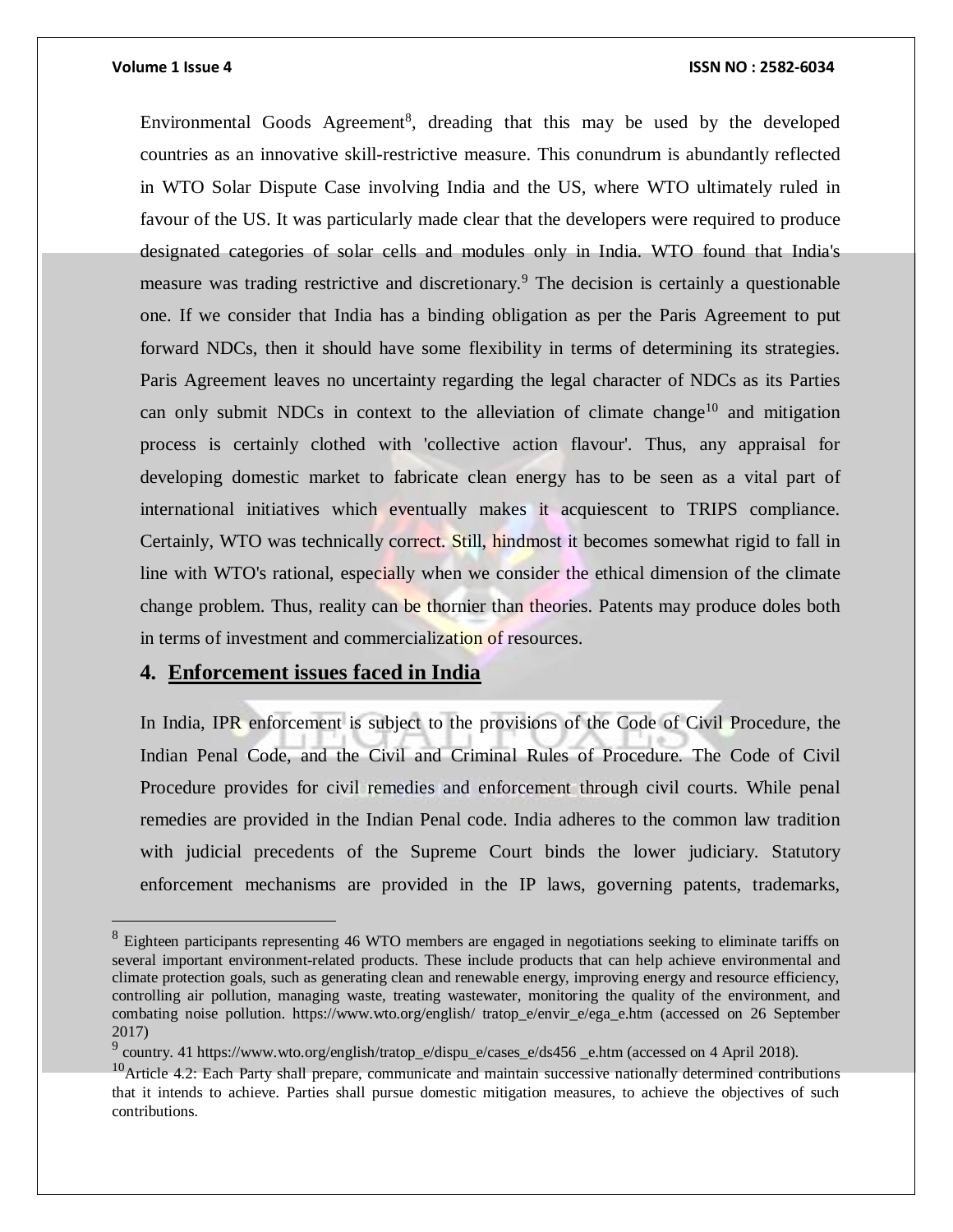copyrights etc. Despite these attempts at modification, enforcement of patents in India is believed to be constrained by lack of awareness about patent basics in the judiciary, no prescribed time frame for disposal of cases, non-availability of criminal remedy for infringement of patents as in the case of copyright violation etc. (ibid.).

However, apart from all the above shortcomings, India continues to be one of the main concern for the United States about the Special 301 Report. While it has now acknowledged that India has made incremental improvements on enforcement, and its IP offices continued to practice promising modernisation, the report, however, criticises India for continuing to include the "efficacy test" in absence of the provisions to defend data exclusivity and for the lack of an unlawful enforcement establishment. Indian scholars point out that this Report is significantly inconsistent and is using a way of enforcing TRIPS-plus onto India to the harm the national interest and hence its acknowledgement should be refused by the Indian government.

# **5. Is India being pressurized to follow the TRIPS-plus way?**

While the WTO-TRIPs presented the rule of least licensed innovation principles, TRIPS Plus alludes to both those exercises planned for expanding the degree of insurance for right holders past that which is known in the TRIPS Agreement and these measures are planned for lowering the scale or viability of limitations on rights and special cases. Such standards and practices have the impact of diminishing the capacity of creating nations to ensure open intrigue.It might even be embraced at the multilateral, provincial and additionally national level.

In the context of India, it was opined that India had adopted a "TRIPS-plus" regime when the Indian government had issued an ordinance on December 27, 2004, to revise some modifications in the Patent law of 1970. This amendment was believed to be required under TRIPS which included the introduction of patents in products for pharmaceutical inventions. The ordinance led to 74 amendmentsin the Act. After facing severe criticism, the government was further forced to withdraw and re-draft some of the amendments.It resulted in the Patents Amendment Act of 2005, which was required to balance out several competing interests.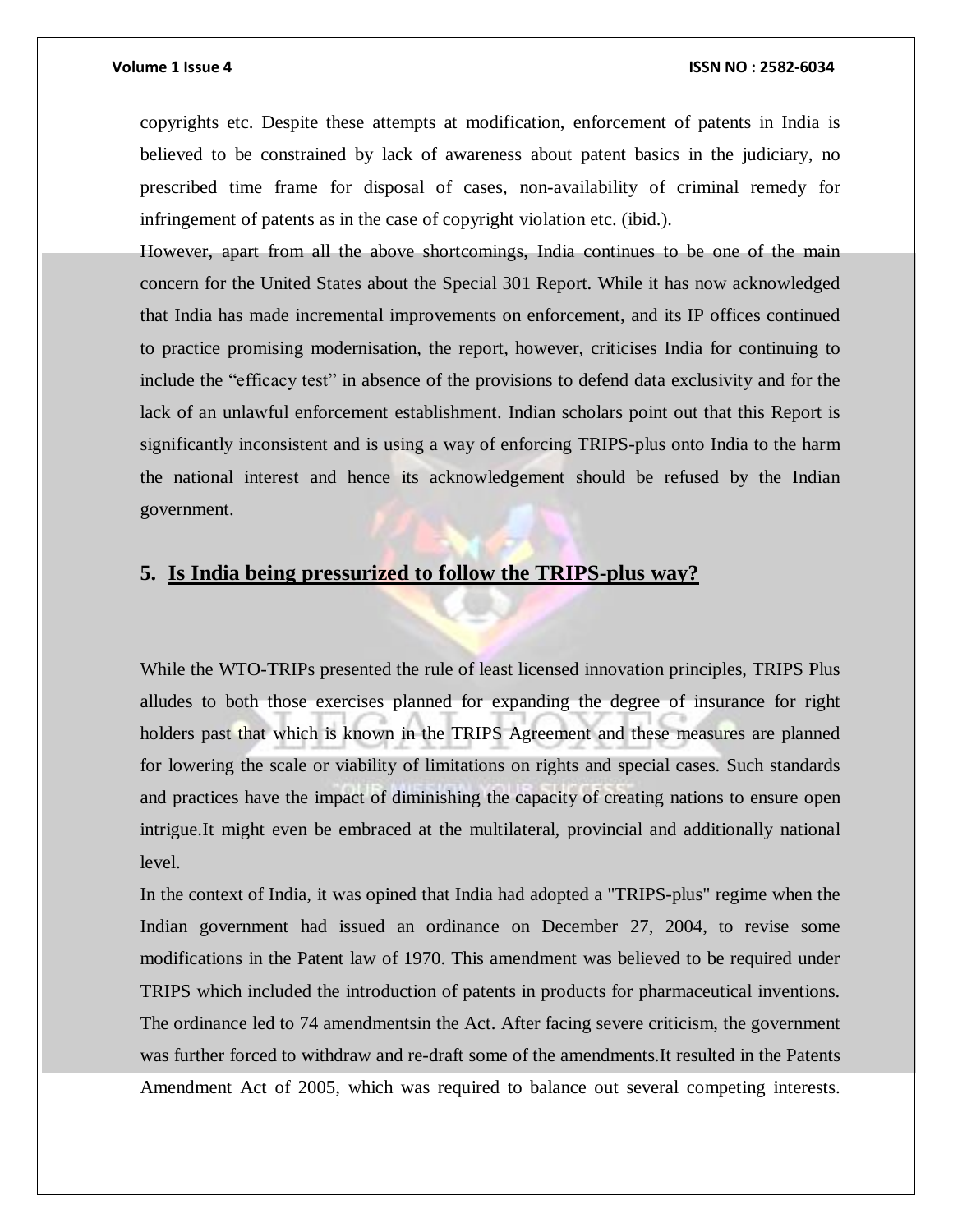### **Volume 1 Issue 4 ISSN NO : 2582-6034**

Nevertheless, they further opined that some of the key amendments were riddled with loopholes and ambiguities.They have not made much use of flexibilities under TRIPS to safeguard the public interest, particularly concerning pharmaceutical products.

Concerning TRIPS-plus through FTAs, India's position as articulated at the TRIPS Council in 2010 has been to the effect that the surge of TRIPS Plus initiatives in the multilateral foray. The RTAs and plurilateral initiatives like the Anti-Counterfeiting Trade Agreement (ACTA) is, likely to disturb the balance of rights and obligations enshrined in the TRIPS Agreement. It has the potential to confine the flexibilities and strategy space provided to developing country members like India particularly in areas such as public health,technology transfer, socio-economic development, promotion of innovation and access to knowledge. India could also end up in accepting TRIPS Plus protection through Foreign Trade Agreements such as the EU-India FTA unless India was able to confer and deal with the IPR issues in a manner reliable with its interests. The negotiating content so far identifiedindicated that India has been resisting many aspects of the EU demands of higher IPR principles such as the extension of patent term and data exclusivity. There is also pressure on India from the United States, as evident from the Special 301 Report of 2010 to protect anonymous ordeal or other data generated to obtain a marketing sanction for the pharmaceutical and agricultural chemical products which has been a TRIPS Plus measure.

# **6. Conclusion**

# **OUR MISSION YOUR SUCCESS**

Advancement and relocation of climate-friendly technologies is an essentialelement in the adaptation policy. The brief examination in this paper highlights that in many technologies IPRscan become an obstacle to its admission and transferto the developing countries. Another important issue which is highlighted upon is whether IPRs act as a barricade for leapfrogging by developing nations. In my view, this aspect should be given vital importance because in the context of climate change the developing nations do not have the time to try different technologies than developed earlier and thenswitch to newly developed technologies, as the time for evolution to less carbon concentrated economy is not even three decades.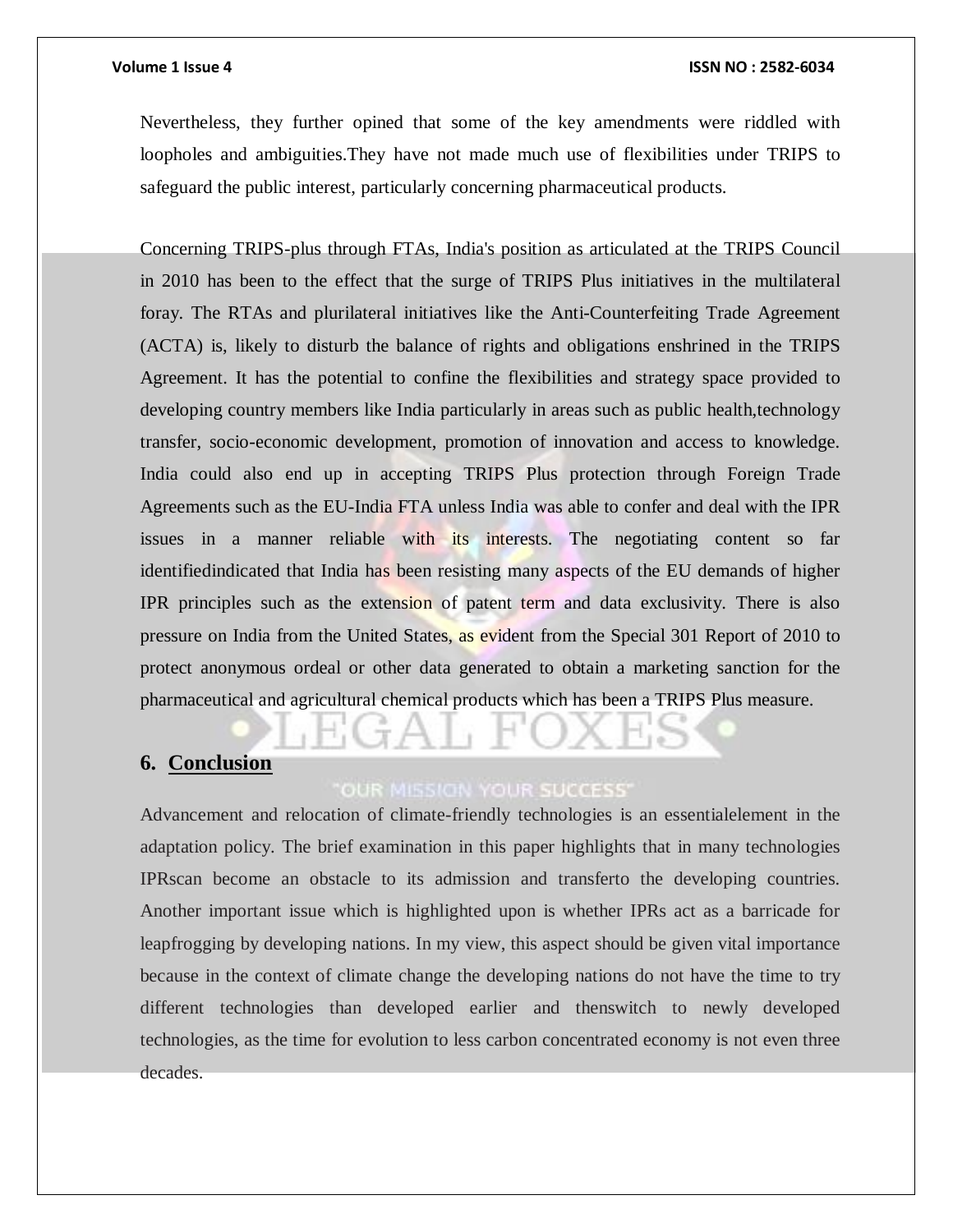India is standing amidin transition. Apart from policy measures, its IP regime has grown considerably throughout.It should also think earnestly how to integrate innovation with sustainable development. However, it has been appropriately articulated that understanding is a requirement for the advancement of carefully targeted interventions to neutralise the power which imbalances the obstruction in realising the full potential of novelty. Actors who have such organising power should assist more in sharing across incongruent communities of practice.<sup>11</sup>

For India at present it has been not quite dark though, it has significantly taken some domestic measures to expedite climate change mitigation.

The key functions of which include:

Identification of possible needs and gaps in coordination support;

Advancement in the efficacy of business;

Fair allocation of information only based on knowledge, experience and good practices;

Exchange of information as per the FCCC requirements and

Approval of national-level REDD+ proposal for submission to FCCC.

India has also quite recently recognised the National Designated Entity for Climate Technology Centre and Network and Technology Executive Committee  $12$  and now all it requires to do is to put them into practice as its age of incorruptibility is over. It must take the direct role in marking and defining the new frontier of IP innovation, technology transfer and solving climate change problem.

**OUR MISSION YOUR SUCCESS'** 

# **7. Bibliography**

 $\overline{a}$ 

- 7.0.Stren, N. 2006. The Economics of Climate Change: The Stern Review. Cambridge University Press
- 7.1.Srinivas, K.R. 2009 (Work In Progress). Biofuels and IPRs New Delhi: RIS. 2008b. Substances Occurring in Nature. In A Guide to Pharmaceutical Patents, edited by C. M.

<sup>&</sup>lt;sup>11</sup> Anadon Laura Diaz et al., Making Technological Innovation Work for Sustainable Development, Faculty Research Working Paper Series, Harvard Kennedy School, (December 2015), RWP15-079, 16.

<sup>&</sup>lt;sup>12</sup>Indian 2017, Additional Director General, Publications Division, Ministry of Information and Broadcasting, Govt. of India, (2017).